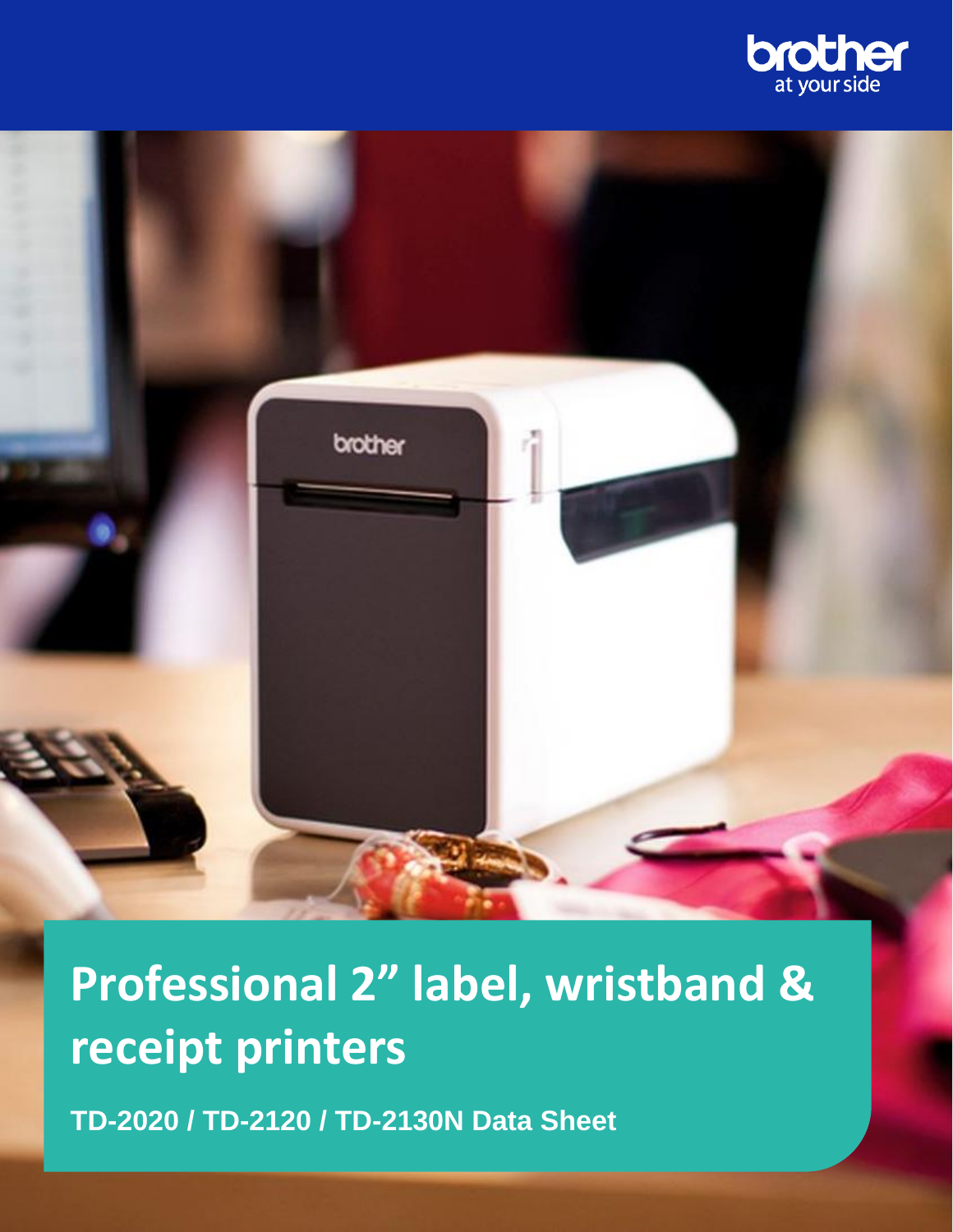

# **TD-2000 Series**

Increasing productivity and reducing costs are priorities in any workplace. And when it comes to label printing, the TD-2 printers combine proven desktop printer performance with new levels of efficiency to help you do more for less.

With a range of specialised features and print resolution of up to 300dpi, the TD-2 is the perfect label printer for retail, healthcare, warehousing, logistics and manufacturing – plus any other sector where you need to be able to print high-quality receipts or labels at your desk or on the move.

## **Key Features:**

- **High speed printing of up to 152.4mm/sec**
- **Two power options: AC adaptor and optional rechargeable battery**
- **Easy to connect with USB and RS232C built in as standard**
- **Compact and easy to use**
- **Free professional labelling software**
- **Customisable with optional touch panel display, label peeler, battery, wireless LAN and Bluetooth**

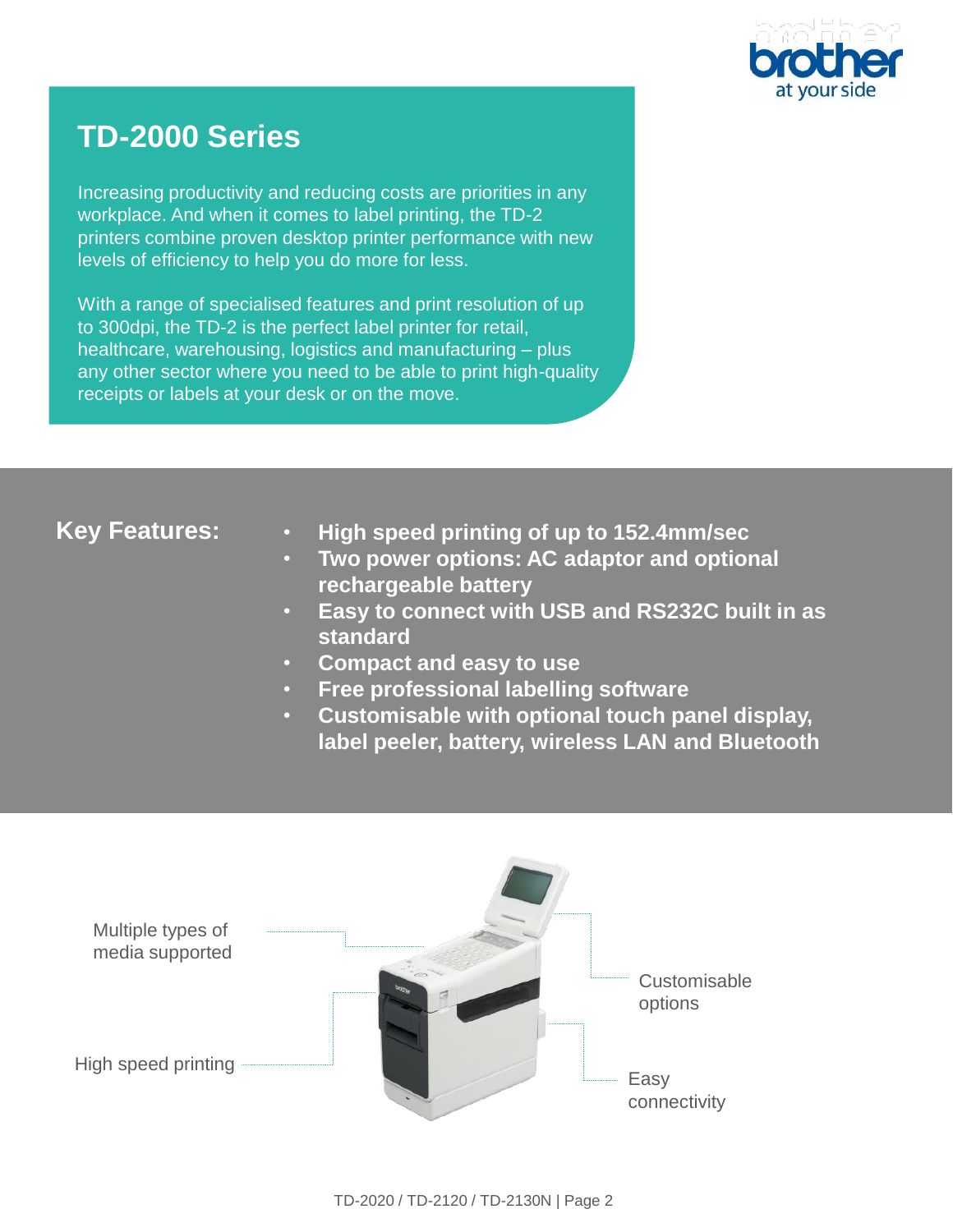

#### **General**

| <b>Carton contents</b> | TD-2000 series label receipt printer<br>AC adaptor<br>USB cable<br>Documentation<br>CD-ROM              |
|------------------------|---------------------------------------------------------------------------------------------------------|
| Language support       | English, German, Italian, French, Dutch,<br>Spanish, Portuguese, Norwegian, Finnish,<br>Danish, Swedish |

### **Dimensions & Weights**

| <b>Without carton</b> | TD-2020:<br>$110(w)$ x 215(d) x 172(h) $\frac{1}{2}$ 1.32Kg<br>TD-2120N & TD-2130N: |
|-----------------------|-------------------------------------------------------------------------------------|
|                       | $110(w)$ x 215(d) x 172(h) $\frac{1}{2}$ 1.34Kg                                     |

#### **Built In Features**

| <b>Printing Method</b>             | <b>Direct Thermal</b>                                                                               |
|------------------------------------|-----------------------------------------------------------------------------------------------------|
| <b>Printing speed</b>              | Up to 152.4mm/second (using an AC<br>adaptor)<br>Up to 76.2mm/second (using a battery)              |
| Maximum print width /<br>length    | 56mm(w) x 1m(l)                                                                                     |
| Minimum media width                | 19 <sub>mm</sub>                                                                                    |
| Maximum media width                | 63 <sub>mm</sub>                                                                                    |
| Maximum roll diameter              | 127mm                                                                                               |
| Media release mode                 | Continuous and tear off                                                                             |
| <b>Print resolution</b>            | TD-2020 & TD-2120N: 203dpi<br>TD-2130N: 300dpi                                                      |
| <b>Memory</b>                      | 6MB or 99 templates                                                                                 |
| <b>Interfaces</b>                  | USB, RS-232C <sup>1</sup> (can be used with external<br>barcode reader)                             |
|                                    | TD-2120N & TD-2130N: 10/100Base TX,<br>USB Host <sup>2</sup>                                        |
| <b>Operating system</b><br>support | Microsoft Windows® XP, Windows® Vista,<br>Windows® 7, Windows® 8                                    |
|                                    | TD-2120N & TD-2130N: Microsoft Windows®<br>Server 2003, Server<br>2008/2008R2/2012/2012R2/2016/2019 |
| <b>SDK Support</b>                 | Windows <sup>®</sup> B-PAC SDK                                                                      |
|                                    | TD-2120N & TD-2130N: iOS®, Android™,<br>Windows Mobile™                                             |
|                                    | Information available at<br>www.brother.co.jp/eng/dev/                                              |
| <b>Printer commands</b>            | P-touch Template 2.0 (includes ZPLII<br>emulation), ESC/P, Raster                                   |

| Built in fonts (ESC/P)                          | <b>Fixed:</b> Letter Gothic Bold, Helsinki, Gothic<br>Scalable: Letter Gothic Regular, Helsinki,<br>Brussels, Gothic                                                                                                                                                                                                                                                          |
|-------------------------------------------------|-------------------------------------------------------------------------------------------------------------------------------------------------------------------------------------------------------------------------------------------------------------------------------------------------------------------------------------------------------------------------------|
| <b>Built in fonts (P-Touch</b><br>template)     | Scalable: Letter Gothic Regular, Helsinki,<br>Brussels, Gothic                                                                                                                                                                                                                                                                                                                |
| <b>Built in fonts (ZPL)</b>                     | Fixed: Letter Gothic Bold, Symbol, OCR-A,<br>OCR-B<br><b>Scalable: Utah Condensed Bold</b>                                                                                                                                                                                                                                                                                    |
| <b>Built in barcodes (ESC/P)</b>                | Linear:<br>CODE 39, ITF(I-2/5), EAN-8(JAN8), EAN-<br>13(JAN13), UPC-A, UPC-E, CODABAR<br>(NW-7), CODE 128, GS1-128(UCC/EAN<br>128), UPC and EAN 2 or 5 digit extensions,<br>CODE93, POSTNET, MSI<br>GS1 Databar (RSS14, RSS14 Stacked,<br>RSS14 Truncation, RSS14 Stacked<br>Omnidirection), GS1 Databar (RSS Limited)<br>GS1 Databar (RSS Expanded, RSS<br>Expanded Stacked) |
|                                                 | 2-dimensional:<br>QR Code (model 1, model 2, micro QR),<br>Maxicode, PDF417 (Standard, Truncate,<br>MicroPDF417), Data Matrix (ECC200<br>Square, ECC200 Rectangular), Aztec                                                                                                                                                                                                   |
| <b>Built in barcodes (P-</b><br>Touch template) | Linear:<br>CODE 39, ITF(I-2/5), EAN-8(JAN8), EAN-<br>13(JAN13), UPC-A, UPC-E, CODABAR<br>(NW-7), CODE 128, GS1-128(UCC/EAN<br>128), POSTNET, GS1 Databar (RSS14,<br>RSS14 Stacked, RSS14 Truncation, RSS14<br>Stacked Omnidirection), GS1 Databar (RSS<br>Limited) GS1 Databar (RSS Expanded, RSS<br>Expanded Stacked)                                                        |
|                                                 | 2-dimensional:<br>QR Code (model 1, model 2, micro QR),<br>Maxicode, PDF417 (Standard, Truncate,<br>MicroPDF417) Data Matrix (ECC200 Square,<br>ECC200 Rectangular)                                                                                                                                                                                                           |
| <b>Built in barcodes (ZPL)</b>                  | Linear:<br>CODE 39, ITF(I-2/5), EAN-8(JAN8), EAN-<br>13(JAN13), UPC-A, UPC-E, CODABAR<br>(NW-7), CODE 128, GS1-128(UCC/EAN<br>128), UPC and EAN 2 or 5 digit extensions,<br>CODE93, POSTNET, MSI<br>GS1 Databar (RSS14, RSS14 Stacked,<br>RSS14 Truncation, RSS14 Stacked<br>Omnidirection), GS1 Databar (RSS Limited)<br>GS1 Databar (RSS Expanded, RSS<br>Expanded Stacked) |
|                                                 | 2-dimensional:<br>QR Code, Maxicode, PDF417 (Standard,<br>MicroPDF417) Data Matrix (ECC200 Square)<br>Aztec                                                                                                                                                                                                                                                                   |